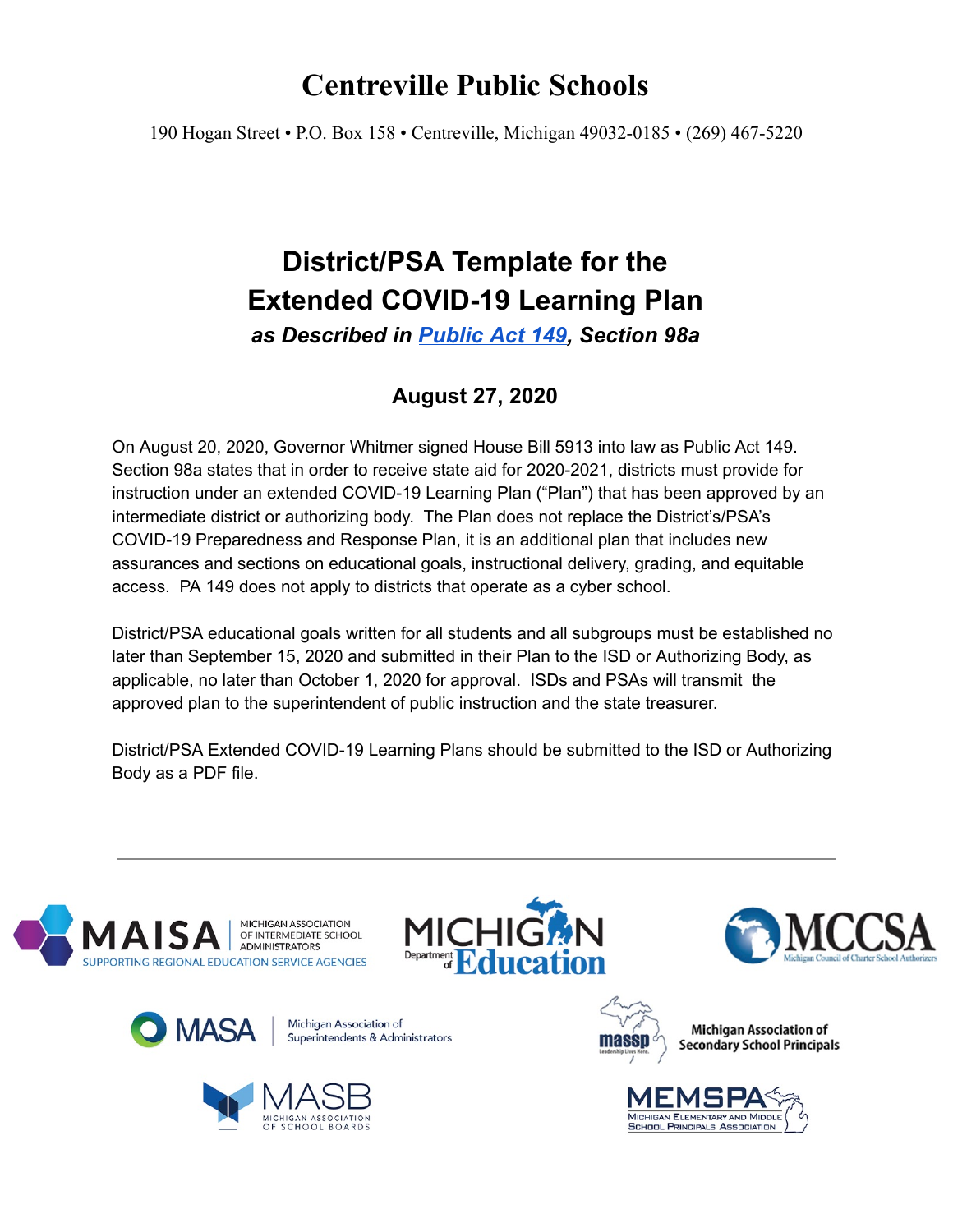## **Centreville Public Schools Extended COVID-19 Learning Plan**

Address of School District/PSA: 190 Hogan Street, Centreville, MI 49032

District/PSA Code Number: 75030

District/PSA Website Address: www.cpschools.org

District/PSA Contact and Title: Stephanie Lemmer, Superintendent

District/PSA Contact Email Address: slemmer@cpschools.org

Name of Intermediate School District/PSA: St. Joseph County Intermediate School **District** 

Name of PSA Authorizing Body (if applicable): NA

Date of Approval by ISD/Authorizing Body: 9/14/2020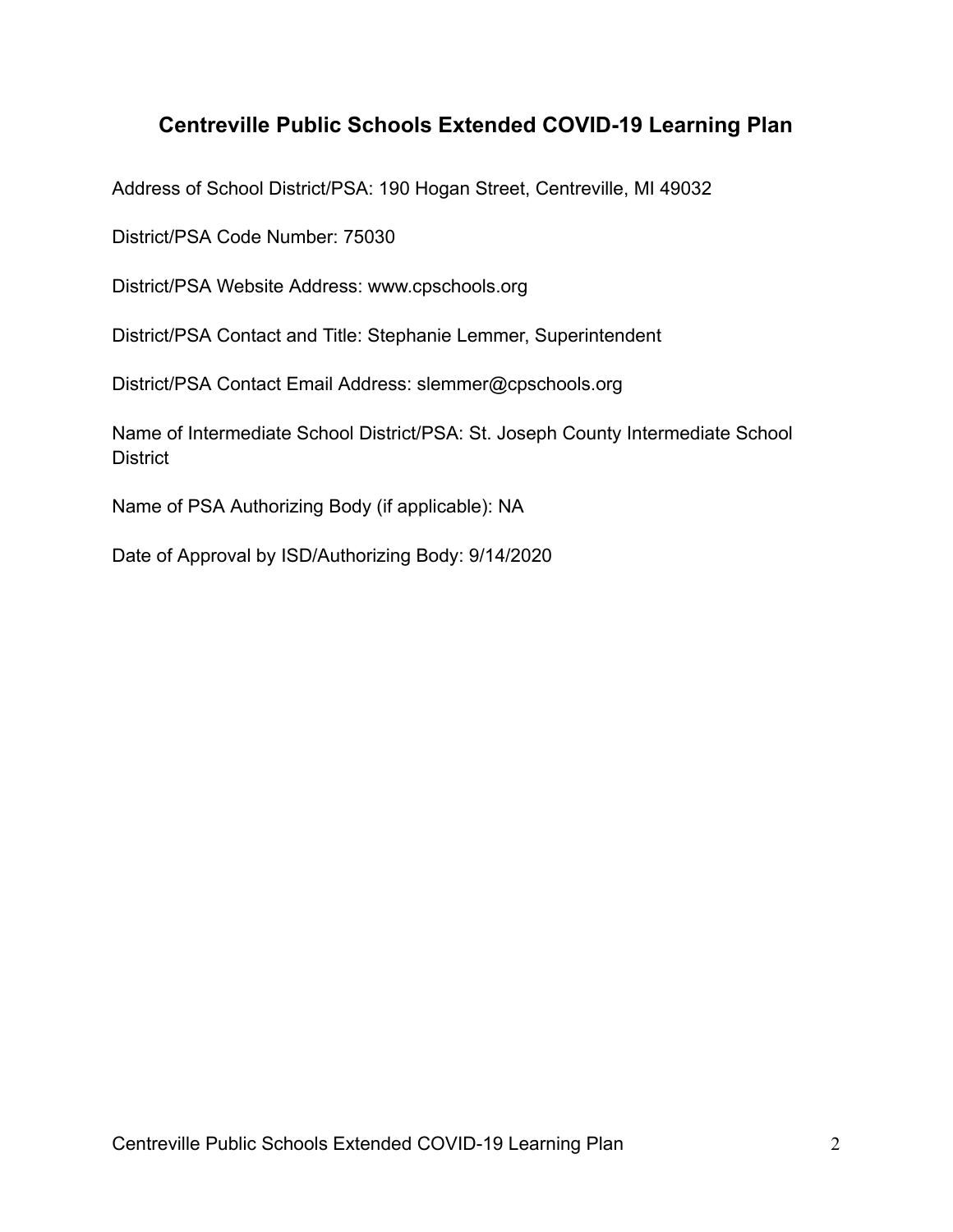### **Assurances**

- 1. The District/PSA will make their ISD/Authorizing Body approved Extended COVID-19 Learning Plan accessible through the transparency reporting link located on the District's/PSA's website no later than October 1, 2020.  $\circ$
- 2. 2. The District/PSA will create and make available on its transparency reporting link located on the District/PSA's website, a report concerning the progress made in meeting the educational goals contained in its Extended COVID-19 Learning Plan not later than February 1, 2021, for goals it's expected would be achieved by the middle of the school year and not later than the last day of school of the 2020-2021 school year for goals the District/PSA expected would be achieved by the end of the school year.
- 3. Benchmark Assessments: The District/PSA will
	- select a benchmark assessment or benchmark assessments that is/are aligned to state standards.
	- administer the approved benchmark assessment, or local benchmark assessment, or any combination thereof, to all pupils in grades K to 8 to measure proficiency in reading and mathematics within the first nine weeks of the 2020-2021 school year, and again not later than the last day of the of the 2020-2021 school year.
- 4. If delivering pupil instruction virtually, the District/PSA will
	- provide pupils with equitable access to technology and the internet necessary to participate in instruction, and
	- $\circ$  expose each pupil to the academic standards that apply for each pupil's grade level or courses in the same scope and sequence as the District/PSA had planned for that exposure to occur for in-person instruction.
- 5. The District/PSA, in consultation with a local health department, will develop guidelines concerning appropriate methods for delivering pupil instruction for the 2020-2021 school year that are based on local data that are based on key metrics. *Note: A determination concerning the method for delivering pupil instruction shall remain at the District/PSA Board's discretion.* Key metrics that the District/PSA will consider shall include at least all of the following:
	- COVID-19 Cases or Positive COVID-19 tests
	- Hospitalizations due to COVID-19
	- Number of deaths resulting from COVID-19 over a 14-day period
	- COVID-19 cases for each day for each 1 million individuals
	- The percentage of positive COVID-19 tests over a 4-week period
	- Health capacity strength
	- Testing, tracing, and containment infrastructure with regard to COVID-19
- 6. If the District/PSA determines that it is safe to provide in-person instruction to pupils, the District/PSA will prioritize providing in-person instruction to pupils in grades K to 5 who are enrolled in the District/PSA.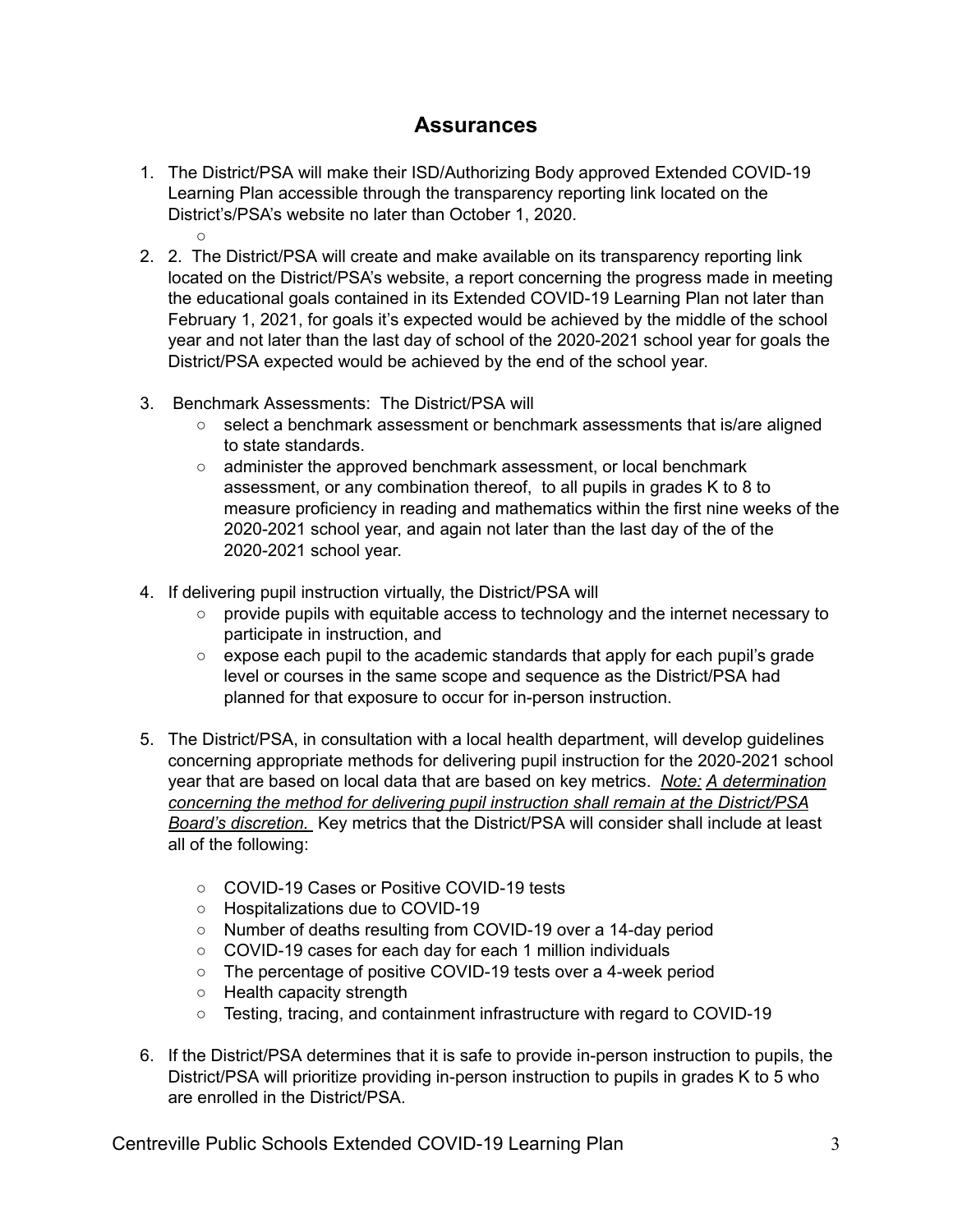- 7. The District/PSA assures that
	- instruction will be delivered as described in this plan and approved by the District/PSA Board,
	- $\circ$  the description of instructional delivery in this plan matches the delivery of instruction to be delivered during the 2020-2021 school year,
	- the District/PSA will reconfirm how instruction will be delivered during the 2020-2021 school year thirty days after the approval of the plan, and every 30 days thereafter at a meeting of the Board, and
	- $\circ$  public comment will be solicited from the parents or legal guardians of the pupils enrolled in the District/PSA during a public meeting described in PA-149.
- 8. The District/PSA will ensure that students with disabilities will be provided with equitable access to instruction and accommodation in accordance with applicable state and federal laws, rules and regulations.
- **9.** The District/PSA will ensure that two (2), 2-way interactions occur between a pupil enrolled in the District/PSA and the pupil's teacher or at least one (1) of the pupil's teachers during each week of the school year for at least 75% of the pupils enrolled in the District/PSA. The District/PSA will publicly announce its weekly interaction rates at each District/PSA Board meeting where it re-confirms how instruction is being delivered. The District/PSA will make those rates available through the transparency reporting link located on the District/PSA website each month for the 2020-2021 school year.

President of the Board of Education/Directors

\_\_\_\_\_\_\_\_\_\_\_\_\_\_\_\_\_\_\_\_\_\_\_\_\_\_\_\_\_\_\_\_\_\_\_\_\_\_\_\_\_\_\_\_\_\_\_\_\_\_

\_\_\_\_\_\_\_\_\_\_\_\_\_\_\_\_\_\_\_\_\_\_\_\_\_\_\_\_\_\_\_\_\_\_\_\_\_\_\_\_\_\_\_\_\_\_\_\_\_\_

Date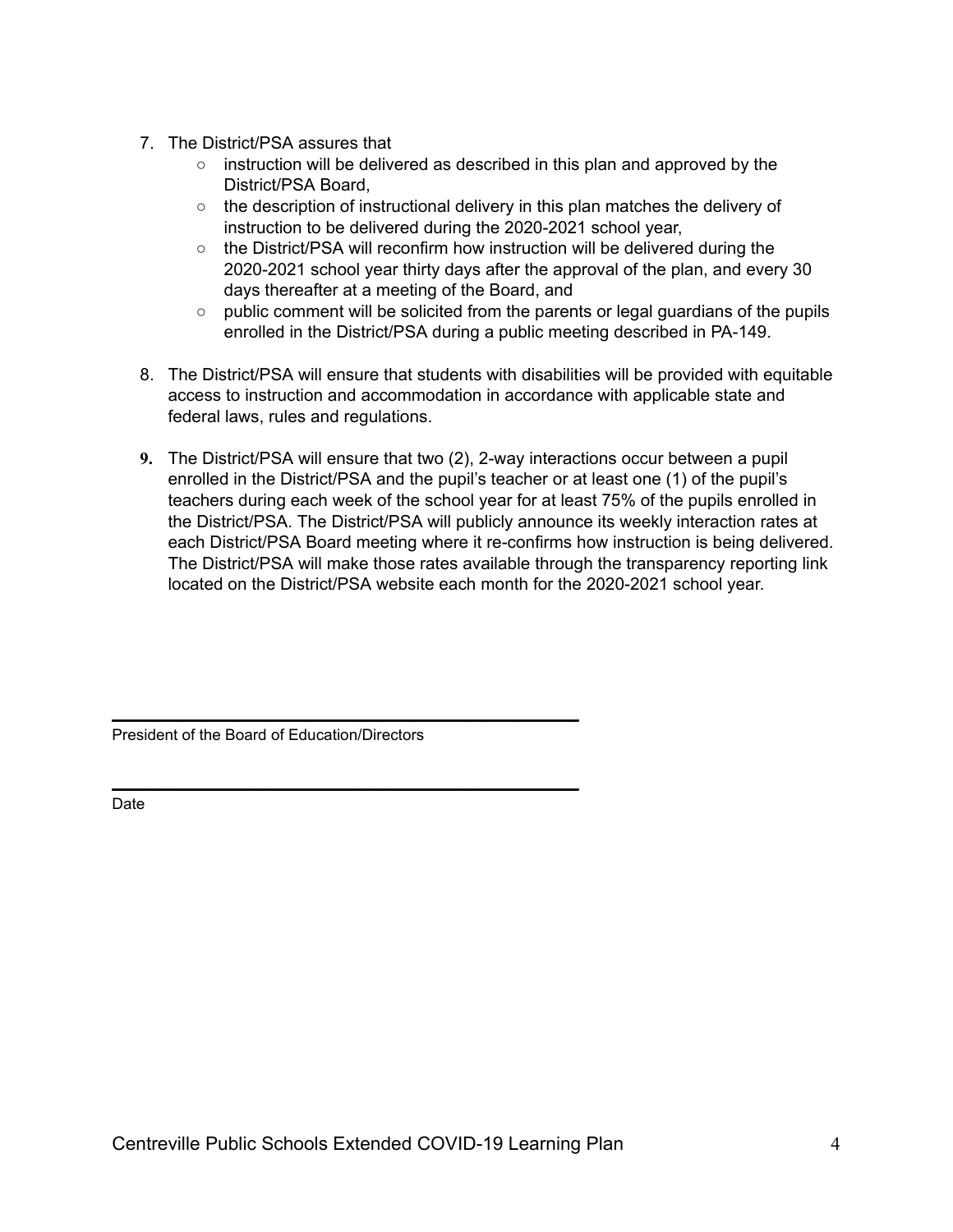## **Learning Plan Narrative**

### **Opening Statement**

• Please provide a statement indicating why an Extended COVID-19 Learning Plan is necessary to increase pupil engagement and achievement for the 2020-2021 school year.

The COVID-19 global pandemic is impacting our school community in a number of ways. First, there are many students who face larger learning gaps then they would have if there had not been a pandemic to respond to. Second, there is a large equity gap based on students who have access to high speed internet and those who do not. Finally, many of our students' parents work in the healthcare sector and fear spreading COVID-19, or fear their children bringing home the germs that they would then spread to their patients.

Given these truths, our first priority is to ensure the well-being of all of our students and staff as we return to school this fall. While we would like to have all students attend school five days a week for face to face instruction, we know that is not a possibility. In order to meet our families and students needs, we have developed multiple options for families to choose based on their child and family needs.

Students are currently engaged in fully virtual learning, or fully face to face learning in grades K-5, and hybrid or fully virtual learning in grades 6-12. We believe that these options will provide an environment for each student to achieve at their greatest potential with the maximum student engagement possible.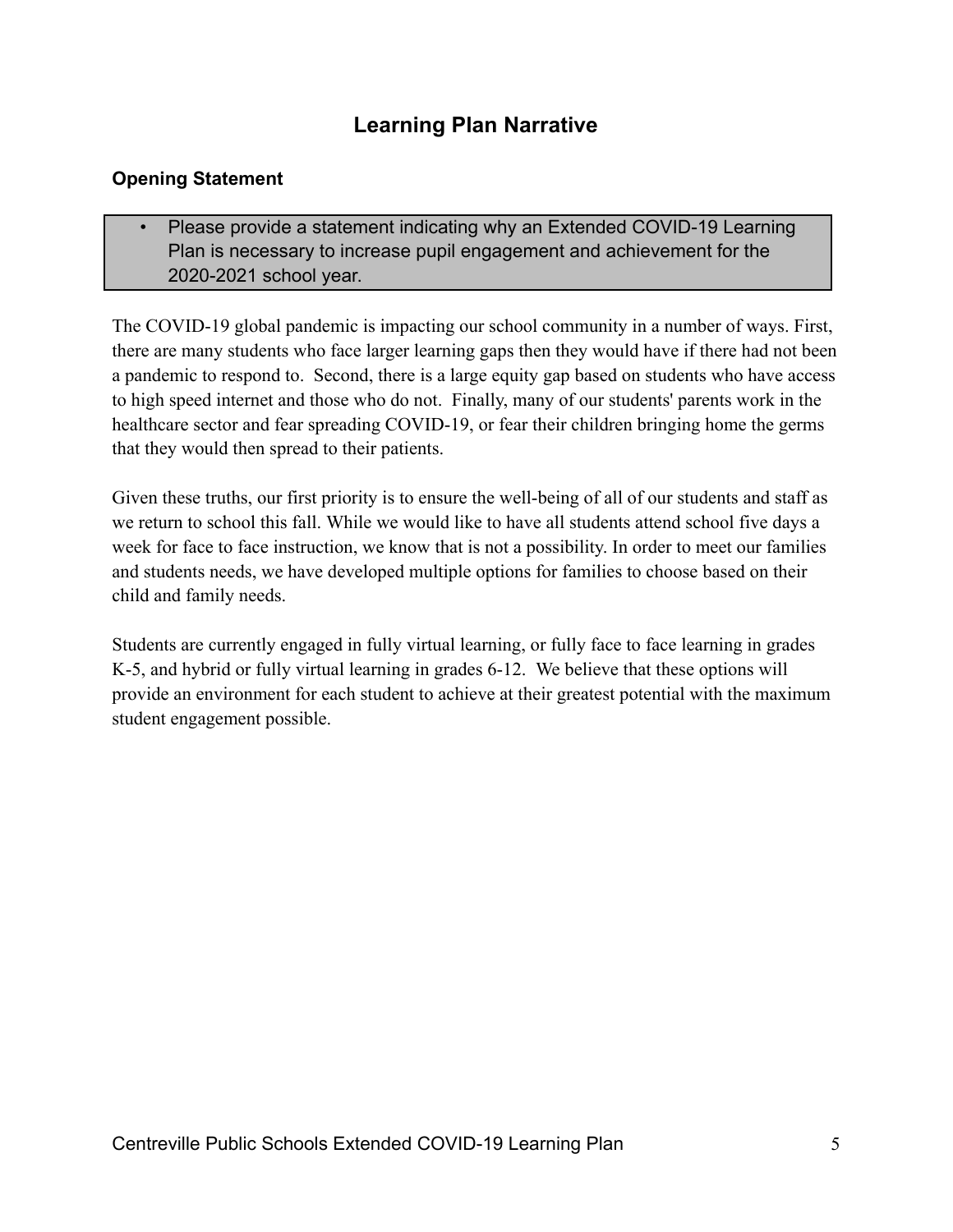#### **Educational Goals**

- **Please outline and describe** the educational goals expected to be achieved for the 2020-2021 school year. The District/PSA must establish all of its goals no later than September 15, 2020. Authorizing bodies expect PSA educational goals will be aligned to the educational goal within your charter contract.
- **Specify** which goals are expected to be achieved by the middle of the school year and which goals are expected to be achieved by the end of the school year.
- **Ensure** that all of the following apply to the educational goals described in this section: (a) The goals include increased pupil achievement or, if growth can be validly and reliably measured using a benchmark assessment or benchmark assessments, growth on a benchmark assessment in the aggregate and for all subgroups of pupils; (b) The District/PSA benchmark assessment(s) are aligned to state standards and will be administered to all pupils K-8 at least once within the first 9 weeks of the 2020-2021 school year and not later than the last day of the 2020-2021 school year to determine whether pupils are making meaningful progress toward mastery of these standards; and (c) the District's/PSA's educational goals are measurable through a benchmark assessment or benchmark assessments.
- To the extent practicable, the District/PSA will administer the same benchmark assessment or benchmark assessments that it administered to pupils in previous years.

#### **Educational Goals:**

The STAR Reading and Math assessments will be administered to all students three times per year. The fall testing window is August 26th-September 23rd; winter testing window is January 6th-27th; and spring testing window is May 5th-26th. Formative assessments and progress monitoring will be utilized to inform our progress over the course of the year. Progress reports will be provided to the Board of Education and posted on our website in February and in June.

Our teachers will use the data from the assessments in their Professional Learning Communities to plan for instruction and intervention practices as an ongoing process. Additionally, we will continue to engage stakeholders in the district's balanced assessment system, including publicly sharing aggregate and student subgroup performance reports on STAR reading and math results for K-8 students.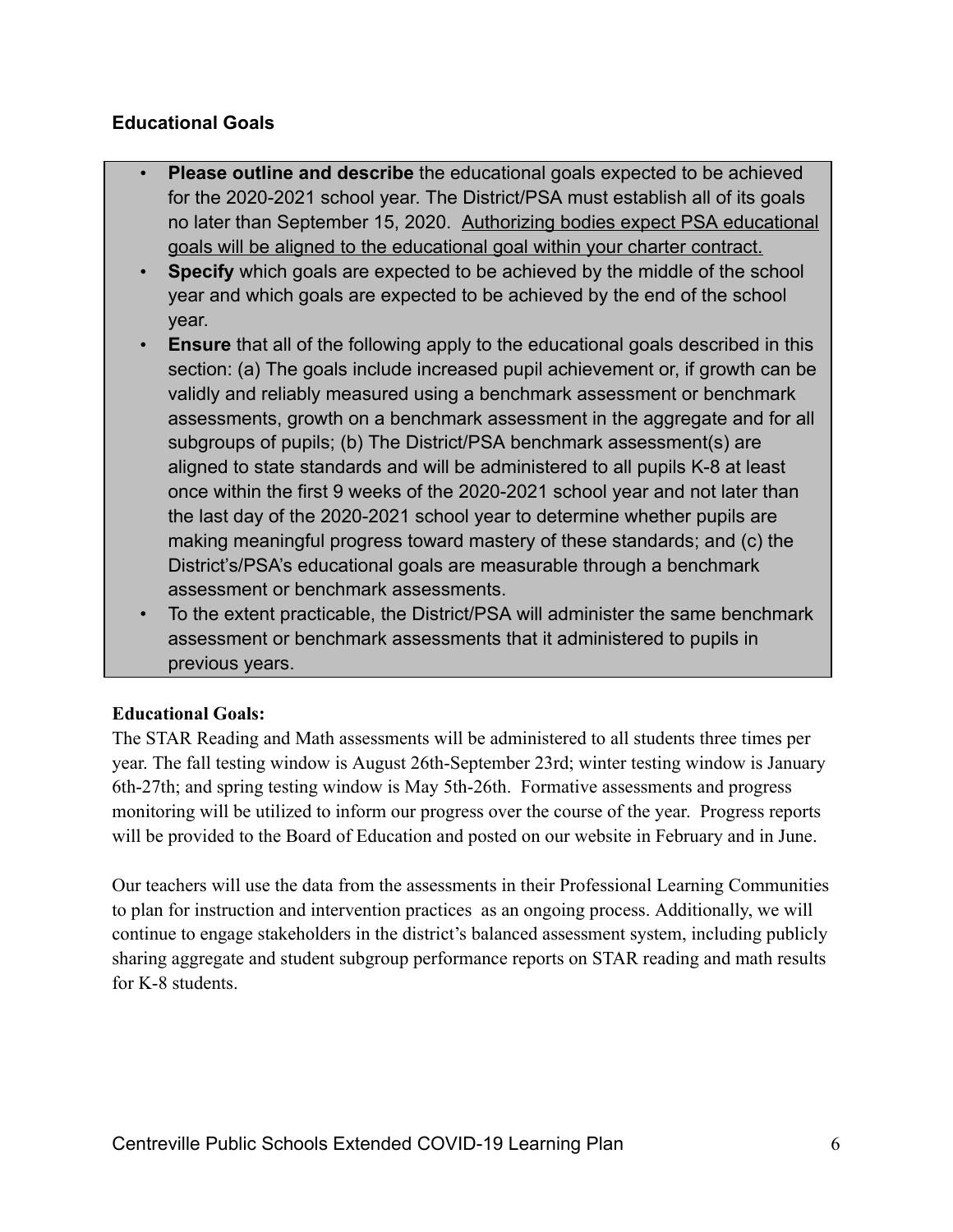#### **Goal 1- All students K-8 will meet their mid-year and end of year goals as measured by the STAR reading assessment.**

- All teachers will use the progress monitoring process to support adjustment to teaching and learning and to support meaningful student progress towards mastery of reading/ELA essential learning outcomes.
- Results from reading/ELA benchmark assessments, local reading/ELA summative assessments, and formative assessment will be continuously discussed and analyzed by staff during Professional Learning Communities by answering the following questions:
	- 1. What do we want students to learn?
	- 2. How will we know if they have learned it?
	- 3. What will we do for the students who learned it?
	- 4. What will we do for the students who did not?

#### **Goal 2- All students K-8 will meet their mid-year and end of year goals as measured by the STAR math assessment.**

- All teachers will use the progress monitoring process to support adjustment to teaching and learning and to support meaningful student progress towards mastery of math essential learning outcomes.
- Results from math benchmark assessments, local math summative assessments, and formative assessment will be continuously discussed and analyzed by staff during Professional Learning Communities by answering the following questions:
	- 5. What do we want students to learn?
	- 6. How will we know if they have learned it?
	- 7. What will we do for the students who learned it?
	- 8. What will we do for the students who did not?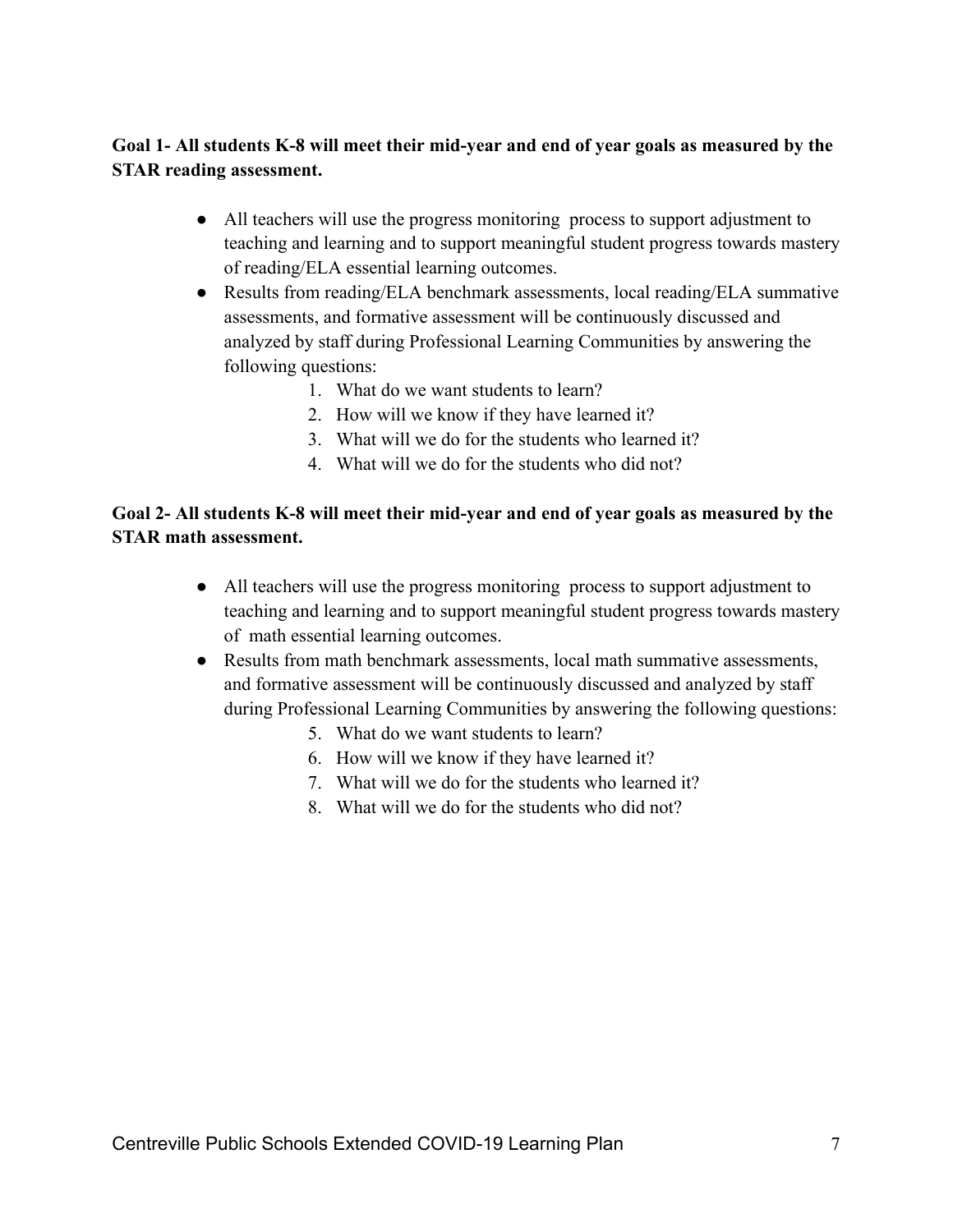#### **Instructional Delivery & Exposure to Core Content**

• **Please describe** how and where instruction will be delivered during the 2020-2021 school year. (e.g. instruction may be delivered at school or a different location, in-person, online, digitally, by other remote means, in a synchronous or asynchronous format, or any combination thereof).

**Learning Model Definitions :** Our Learning Models will be implemented according to what the Governor's [MiSafeStart Plan](https://www.michigan.gov/documents/whitmer/MI_SAFE_START_PLAN_689875_7.pdf) allows which stems from the health data available on <https://www.mistartmap.info/>. We will be prepared to switch fluidly from one model to another as the health data improves or worsens in our region or county.

**Centreville Online Learning Academy (COLA):** This option is offered to families with students who have compromised immune systems or families who feel their children may be safer at home. The Centreville Online Learning Academy utilizes purchased digital content delivered fully online, but facilitated by a Centreville Public Schools employed Michigan certified teacher. Families must commit to the Centreville Online Learning Academy for a full semester, with the option to change for the second semester. There will be accountable expectations balanced with appropriate compassion for less than optimal teaching/learning conditions. Students will maintain access to Centreville Public Schools technology support systems, and will be provided a Chromebook and internet hotspot (if needed). Graduates will be able to participate in the Centreville Public Schools annual graduation ceremony. Students enrolled in COLA will have access to Centreville Public Schools extra-curricular activities and athletics.

**Centreville Public Schools Remote Learning Program:** This option will be offered district-wide if the Governor determines it is not safe to provide in-person instruction (aka Phase 1-3 in MiSafeStart Plan). This program is facilitated by a Centreville Public Schools employed Michigan Certified teacher with Centreville created or curated content delivered fully remote via a Learning Management System (Schoology, SeeSaw, or Google Classroom). This program is not the same as Spring 2020. There will be accountable expectations balanced with appropriate compassion for less than optimal teaching/learning conditions. Students will maintain access to Centreville Public Schools extra-curricular activities, technology support systems, and will be provided a Chromebook and internet hotspot (if needed). Graduates will be able to participate in the Centreville Public Schools annual graduation ceremony.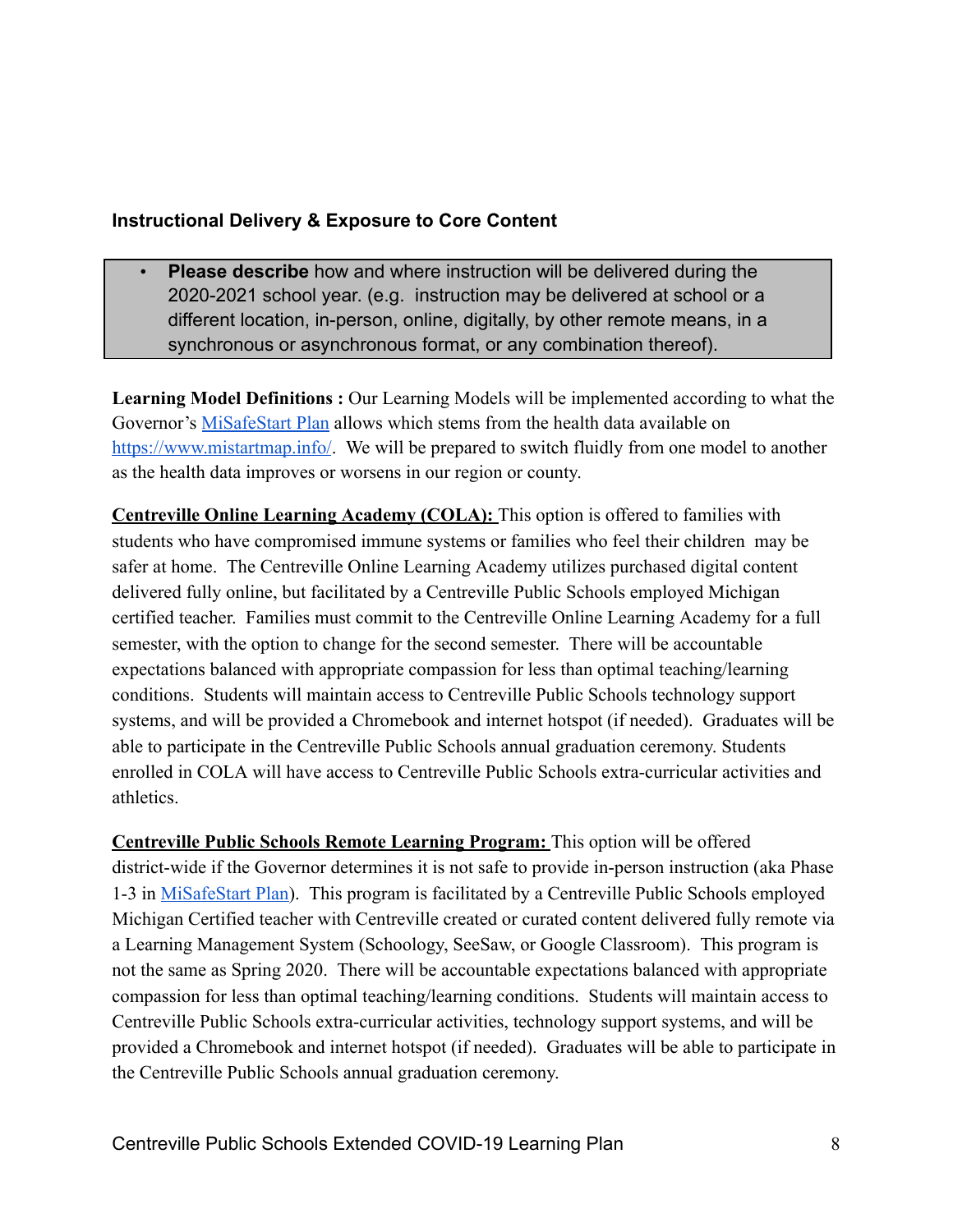**Centreville Public Schools Safe/In-Person Learning:** Centreville Public Schools educator created learning experiences offered fully in-person. This option will be district wide if the Governor determines it is safe to have all kids back in school full time (aka Phase 4-6 in [MiSafeStart Plan](https://www.michigan.gov/documents/whitmer/MI_SAFE_START_PLAN_689875_7.pdf)). Extra cleaning and safety protocols will be implemented.

|          | <b>Full-Time Online Instruction</b><br>Phases 1-3 in MI Safe Start<br><b>Roadmap AND Centreville</b><br><b>Online Learning Academy</b><br>(COLA)                                                                                                                                                                                                                                             | <b>In-Person Instruction in</b><br><b>CPS School Building with</b><br><b>Social Distancing</b><br><b>Phases 4-6 in MI Safe Start</b><br>Roadmap.                                                                                                                                                                                                                              |
|----------|----------------------------------------------------------------------------------------------------------------------------------------------------------------------------------------------------------------------------------------------------------------------------------------------------------------------------------------------------------------------------------------------|-------------------------------------------------------------------------------------------------------------------------------------------------------------------------------------------------------------------------------------------------------------------------------------------------------------------------------------------------------------------------------|
| Schedule | All Grade Levels: Four days of<br>direct/interactive instruction<br>(synchronous) per week and one<br>day of independent<br>(asynchronous) per week. ????<br><b>Elementary School</b><br>Students receive<br>approximately 2.5-3.5<br>hours per day of<br>direct/interactive<br>instruction<br>(synchronous).<br>Students also receive<br>specialized instruction,<br>as needed, such as ESL | <b>All Grade Levels:</b><br>Five full days of<br>instruction in person at<br>school each week for<br>grades K-5. Grades 6-12<br>will follow a hybrid<br>schedule of 3/2 and 2/3.<br>Specialized instruction<br>$\bullet$<br>will be provided, as<br>appropriate, such as<br>ESL or special<br>education services<br>required by the IEP for<br>students with<br>disabilities. |
|          | or special education<br>services.<br>The amount of special<br>$\bullet$<br>education service will<br>be determined by<br>individualized education<br>program (IEP) teams.<br>Considerations will be<br>given to individualized<br>student needs.                                                                                                                                             | <b>Elementary School</b><br>Students will remain<br>with one teacher all day<br>and specials teachers<br>will come to their<br>classroom in phase 4.<br>Students may travel to<br>$\bullet$<br>specials teachers in<br>phase 5.<br>Students will travel to                                                                                                                    |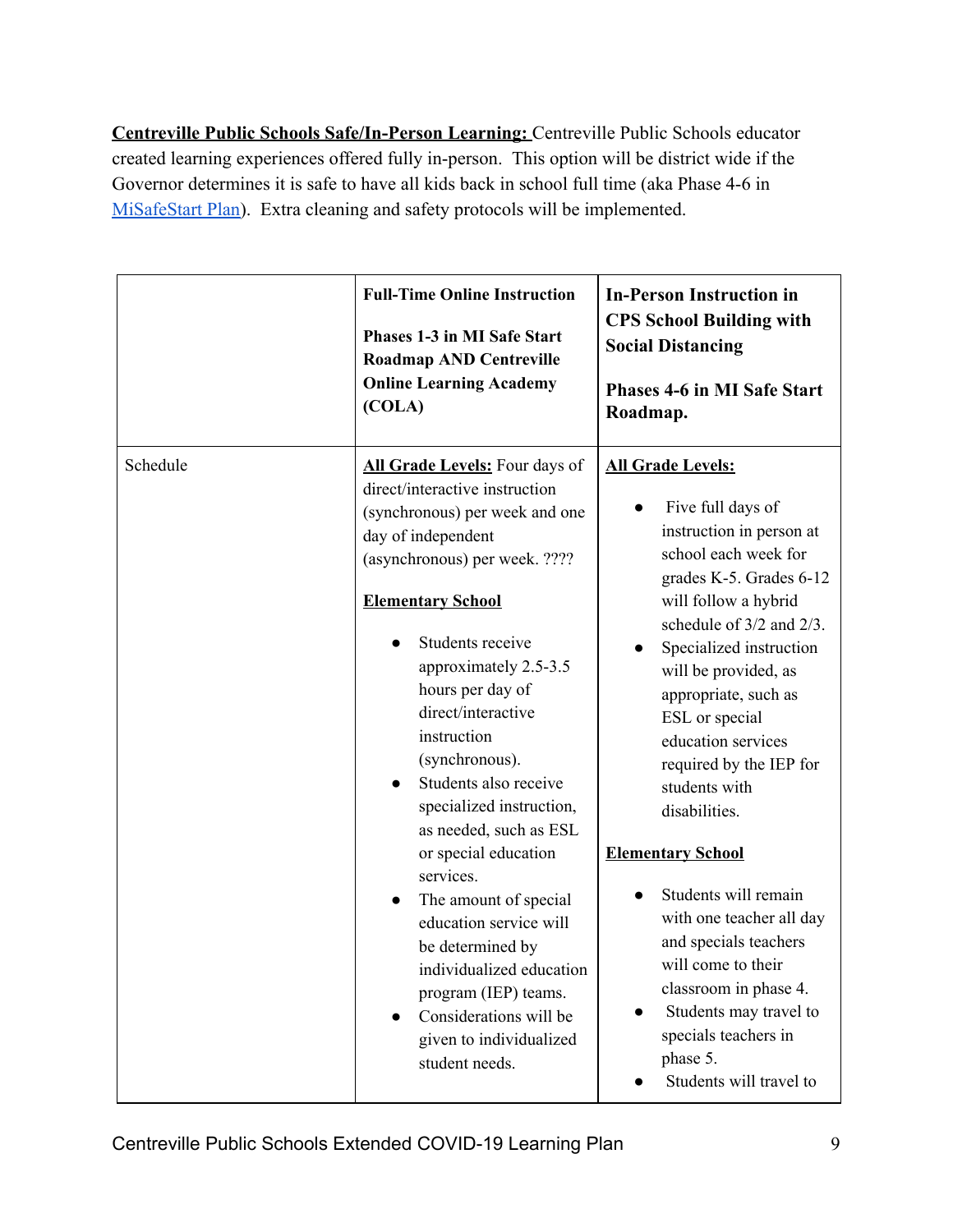|         | Jr./Sr. High School<br>Students will follow the school's<br>daily schedule.                                                                                                                                                                                                                                                                    | specials teachers in<br>phase 6.<br><b>Junior and Senior High School</b><br>Students with the last<br>name A-M will be the<br><b>Blue Cohort and</b><br>Students with the last<br>name N-Z will be the<br>Gold Cohort. Blue<br>Cohort will attend M,<br>W, F first week and T,<br>TH the second week.<br>Gold cohort will attend<br>T, TH the first week and<br>M, W, F the second<br>week. Students will be<br>expected to learn from<br>home on off days. |
|---------|------------------------------------------------------------------------------------------------------------------------------------------------------------------------------------------------------------------------------------------------------------------------------------------------------------------------------------------------|-------------------------------------------------------------------------------------------------------------------------------------------------------------------------------------------------------------------------------------------------------------------------------------------------------------------------------------------------------------------------------------------------------------------------------------------------------------|
| Courses | All courses required<br>by the Michigan<br>Department of<br><b>Education</b> standards<br>for learning are<br>offered.<br>There is no guarantee<br>that all programs or<br>elective courses will<br>be available.<br>General classroom<br>instruction at all levels<br>will feature whole<br>group, small group,<br>and individual<br>support. | All courses required<br>by the Michigan<br>Department of<br><b>Education</b> standards<br>for learning are<br>offered.<br>There is no guarantee<br>that all programs or<br>elective courses will<br>be available.<br>General classroom<br>instruction at all levels<br>will feature whole<br>group, small group,<br>and individual<br>support.                                                                                                              |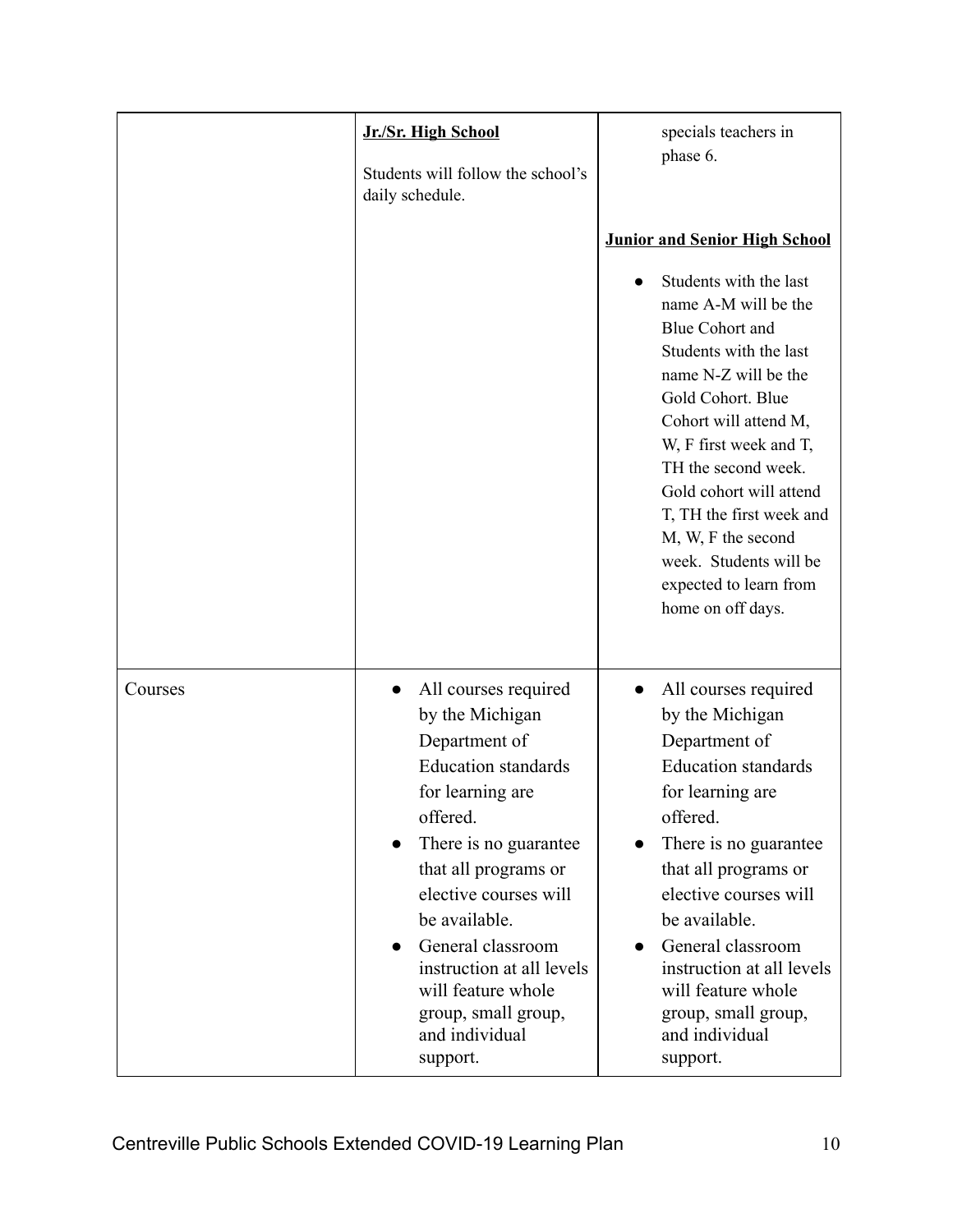• **Please describe** how instruction for core academic areas will expose each pupil to the academic standards that apply for each pupil's grade level or course in the same scope and sequence as the District/PSA had planned for that exposure to occur for in-person instruction.

Students that are enrolled in the Centreville Online Learning Academy were enrolled in the same courses online as the students who are attending face to face. For example, a seventh grade student who is attending face to face is taking ELA-7, and a student enrolled in COLA is also enrolled in ELA-7. At the semester, the two students will have learned the same content regardless of being online or face to face.

Students in grades 6-12 who are attending face to face instruction every other day are expected to access virtual instruction asynchronously on the days that they are learning remotely. This allows for the students to follow the same scope and sequence as they would traditionally.

All of our teachers are working to increase their repertoire of best practices for virtual teaching and learning so that maximum student engagement can be accomplished.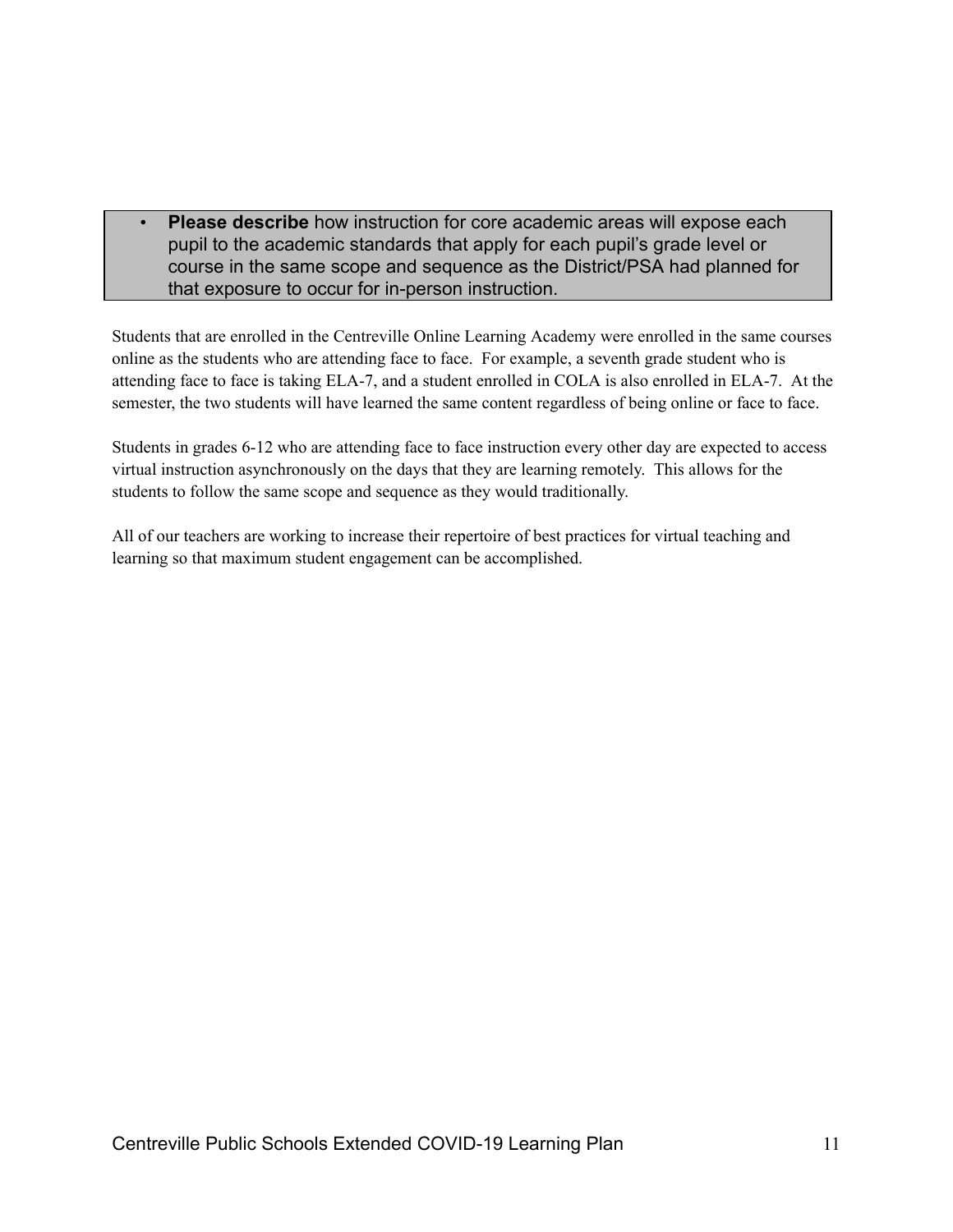• **Please describe** how pupil progress toward mastery of the standards described within this section will be graded or otherwise reported to the pupil and the pupil's parent or legal guardian.

Centreville Public Schools bases its assessment system on the Michigan Standards. We regularly assess students at the district and classroom level to determine if they are making progress toward meeting those standards. We place a heavy emphasis on formative assessment so that students receive timely feedback to help them understand what they need to do in order to improve on the success criteria. The formative assessments are also utilized by teachers to adjust instruction to meet each student's needs.

Centreville Public Schools summative assessment system is delivered at the classroom and district level at the end of a period of learning as an evaluation of what has been learned and is part of our grading process. Typically, summative assessments are delivered to students at the end of a unit of study in a subject area. Summative assessments may also measure understanding of multiple standards within a subject or content area as a culminating activity in which students demonstrate their knowledge and understanding of the standards.

Parents and Guardians have 24/7 access to our web-based system, PowerSchool, that allows them to see their child's grades. Student grades are kept up-to-date within the system. Progress reports are sent home to students every nine weeks for students who are passing and every 4 weeks for students who have a D or an E in any class. Teachers also keep parents informed of any concerns that they may have regarding a student's grade through email or phone calls. Parents receive a report card for their child at the end of each semester.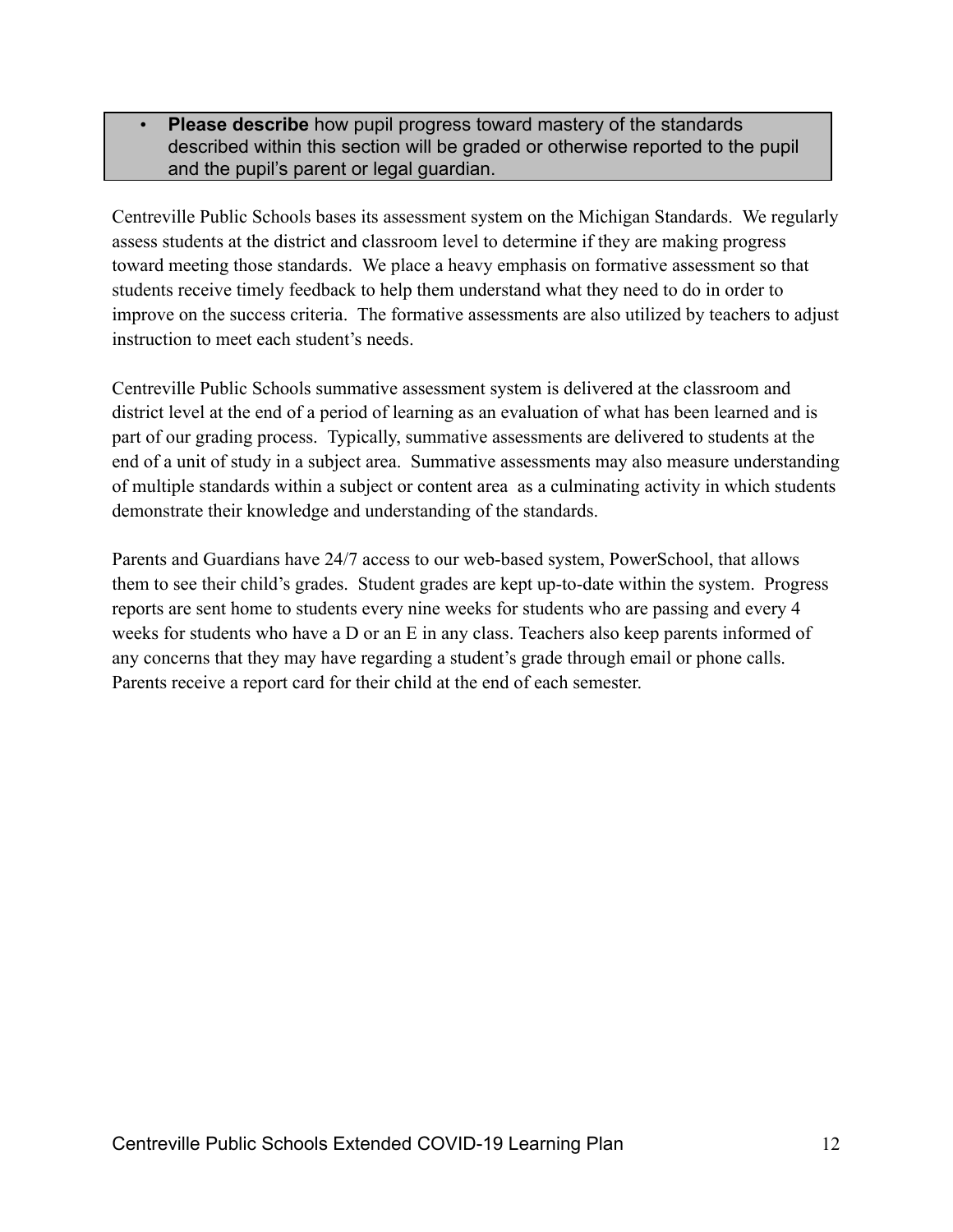#### **Equitable Access**

• If delivering pupil instruction virtually, please **describe** how the District/PSA will provide pupils with equitable access to technology and the internet necessary to participate in instruction.

In June, CPS determined that it was necessary to move to a one-to-one initiative. Every student in grades Kindergarten-12th grade will have access to a personally assigned Chromebook for use at home and at school. With these enhancements, all students in grades Young 5's-12 will be provided with laptop computers, as needed, to support learning in-person and online. Additionally, the district has purchased MiFi devices for distribution to families, when reliable home internet access is not available. We also continue to advocate for expanded internet access in our community because there is currently limited access.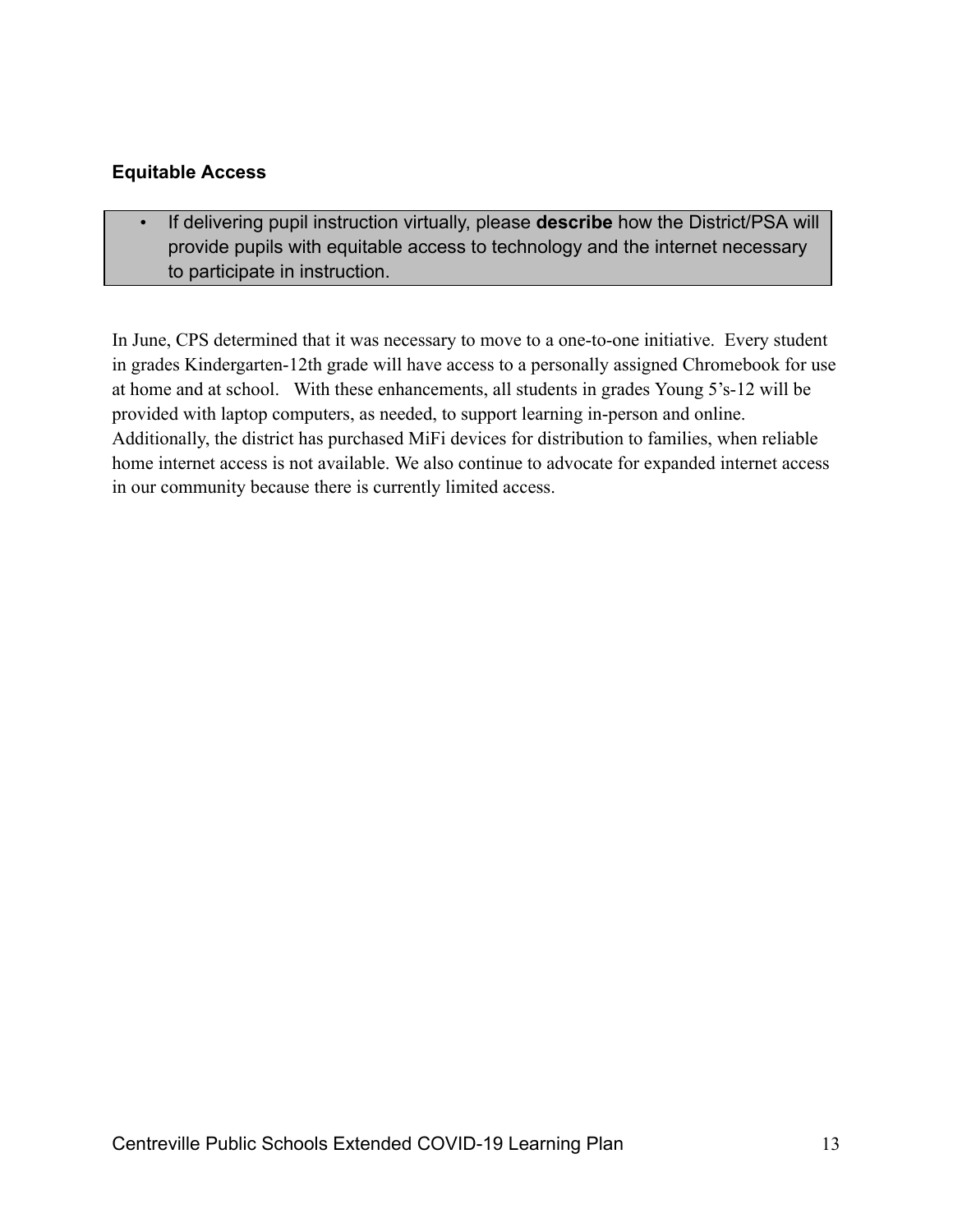#### **Please describe** how the District/PSA will ensure that students with disabilities will be provided with equitable access to instruction and accommodation in accordance with applicable state and federal laws, rules and regulations.

Students with disabilities and English Language Learners will be given special consideration to ensure appropriate instruction while complying with federal and state requirements.

#### **Special Education**

Special Education Services for students with disabilities will include increased time for synchronous instruction and explicitly taught expectations for greater consistency. Instructional delivery will be designed to ensure the least restrictive environment (LRE) as required by the child's IEP. As needed, based on IEP goals, this will include in-person specialized instruction. Students will continue to receive access to instructional materials for use at home, as needed, including assistive technology tools. The student support model will be complemented by enhanced professional development for staff and training for caregivers. When necessary, virtual meetings will be used to convene special education procedural meetings, such as local screening committee, reevaluation, eligibility, IEP teams, etc.

Students' IEPs, IFSPs, and 504 plans will be revised in coordination with general and special education teachers to reflect the child's evolving needs based on assessment data and parent feedback, and to design accommodations and match services accordingly and as needed. All IEPs must include all programs and learning environments, especially special education. General and special education teachers will collaborate on delivery methods for assessments and instruction as outlined in each student's IEP. Staff will consider students' needs around accessibility and provide assistive technologies, where possible.